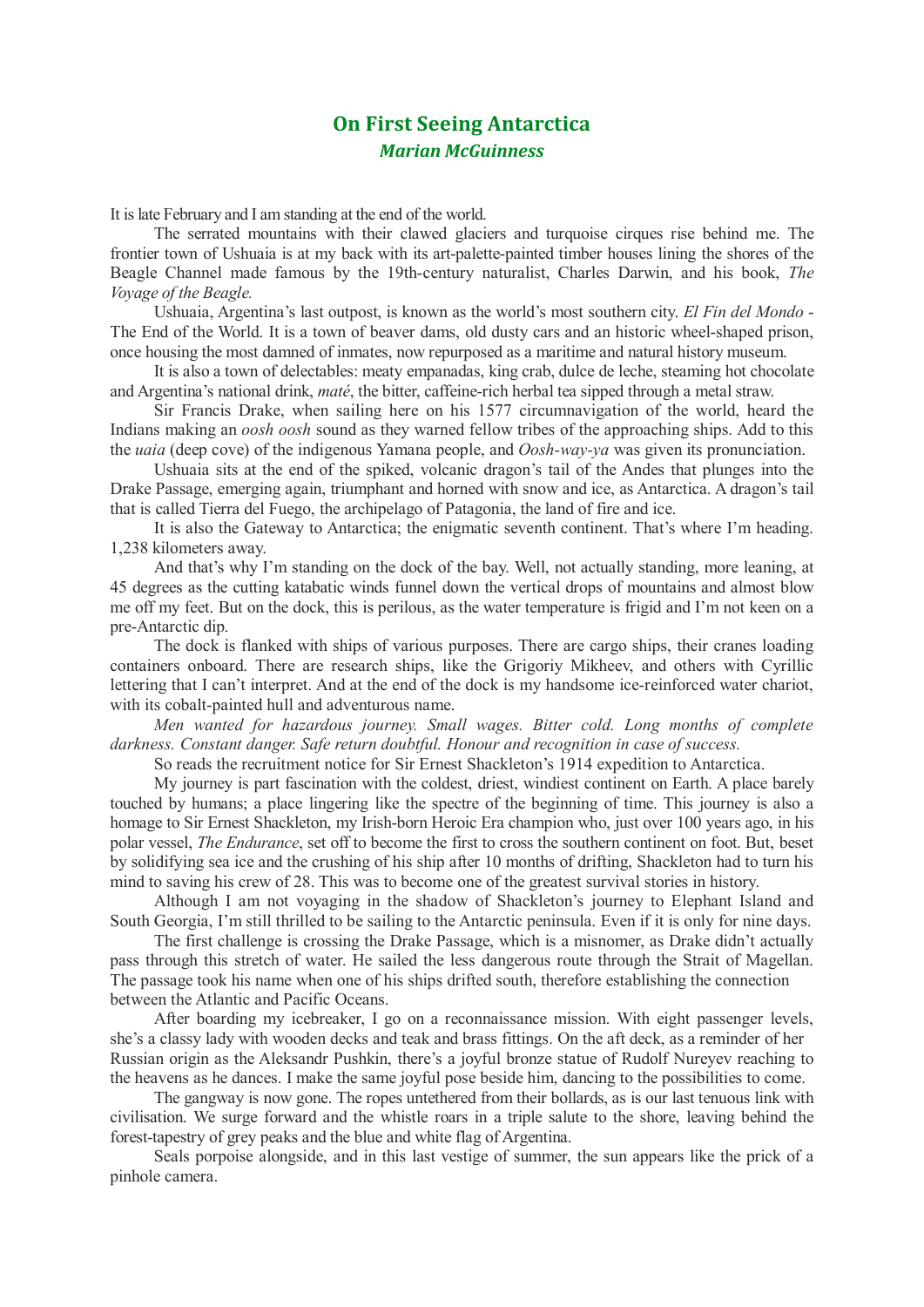My spiritual reverie is broken when some of the passengers start chatting to me. They are puzzled by my accent. Was I English?

'No,' I reply, 'I'm Australian.' I may as well have said, *I am a kangaroo*.

'Oh,' they fussed, trying to conjure up something familiar with Australia. 'Oh, we love your country. Australia has given the world so many greats, like ... Penelope Cruz and ABBA!'

I contain my surprise, but I can't when asked how many cruises I have been on. Ten? Twenty? 'What is your favourite one?'

Not wanting to let them know that it is my very first cruise, I pause as if pondering. 'Well, the cruise from Circular Quay to Manly is my favourite so far.'

'Oh, we've never heard of it,' my new friends chorus.

'It's rather exotic and specialised,' I continue, too far in now to own up to my joke. And suddenly, this Aussie bird is another rare breed in this part of the world.

I ask one of the mingling officers when we will hit the Drake Passage. 'You'll know when it happens,' he wryly replies as a slight smile creases his face.

I'm armed with sea-sickness tablets, acupressure wristbands and bags of crystallised ginger. I'm terrified of suffering from *mal de mer*.

Our next landmark is the island of Cape Horn, the final upward burst of the Andes where rushing currents, unimpeded by land, whirlpool around the white continent. It's where waves revved up by the

Roaring Forties, the Furious Fifties and the Screaming Sixties have shattered ships.

That night, as I toss and turn while thinking of icebergs, whales and calderas, I'm jolted from my bed. It feels as if the ship has hit a brick wall. My suitcase is shunted off the rack. My flotsam and jetsam of travel goodies shoot off the desk. I check my phone. It's 2am and I guess that we've *hit the Drake Passage*.

As the ship rocks and rolls, dips and seesaws, I get a bit of sleep. But the next morning, as I shower in my tiny cubicle, I feel as if I'm showering on a surfboard, one foot in front of the other to keep my balance.

Heading to breakfast, I notice that sick bags have been placed every few steps; up stairwells, along corridors, all within handy reach if needed.

Stumbling along with other passengers, gravity pulls us in one direction, and then the other. The corridors run uphill, and then downhill.

One of Shackleton's companions, Felix Rooney, described crossing The Drake as, 'so rough, the ship would roll the milk out of your tea.'

The swell reaches 12 metres, and the wind, 120 km per hour. There are two days of high seas crashing over the seven storeys of decks, where whitecaps bucket the windows as we watch in wonder and slight apprehension.

Unable to access the outside, we stay snug in the library, the salon and the ship's theatre listening to lectures of polar exploration, seabirds and penguin eccentricities, such as how they change their eyeball shape when diving so they can see clearly, and how skuas have claws on the ends of their feet to snatch penguin chicks.

I learn that Antarctica is larger than Europe and Australia, that meteors have landed here and that bodies mummify. That its surface is made up of 98% ice. That is has rivers, lakes and active volcanoes. That Lake Vostok is *under* the ice, and that fossils have been found of the Jurassic forest where 2 million years ago, dinosaurs roamed.

We also discuss the problems facing Antarctica in the  $21<sup>st</sup>$  century.

There's the question of tourism, but we learn that the greater risk is that of pirate fishing vessels that kill a third of the world's albatrosses and push fish stocks to the brink of extinction. Travellers, on the other hand, who experience the beauty of this last frontier are its best safeguard, as they take home the message of conservation.

The number of people allowed on shore at any one given time, is 100. Everything here is controlled for the continent's biosecurity. One major threat is the rising sea temperature and its impact on the ecosystem. Shorter winters and longer summers mean that birds and mammals are losing their breeding grounds. Feeding patterns are altered, affecting the penguin population.

Another major problem is that of microplastic. Small amounts have already been found in the Weddell Sea, northeast of the Antarctic Peninsula.